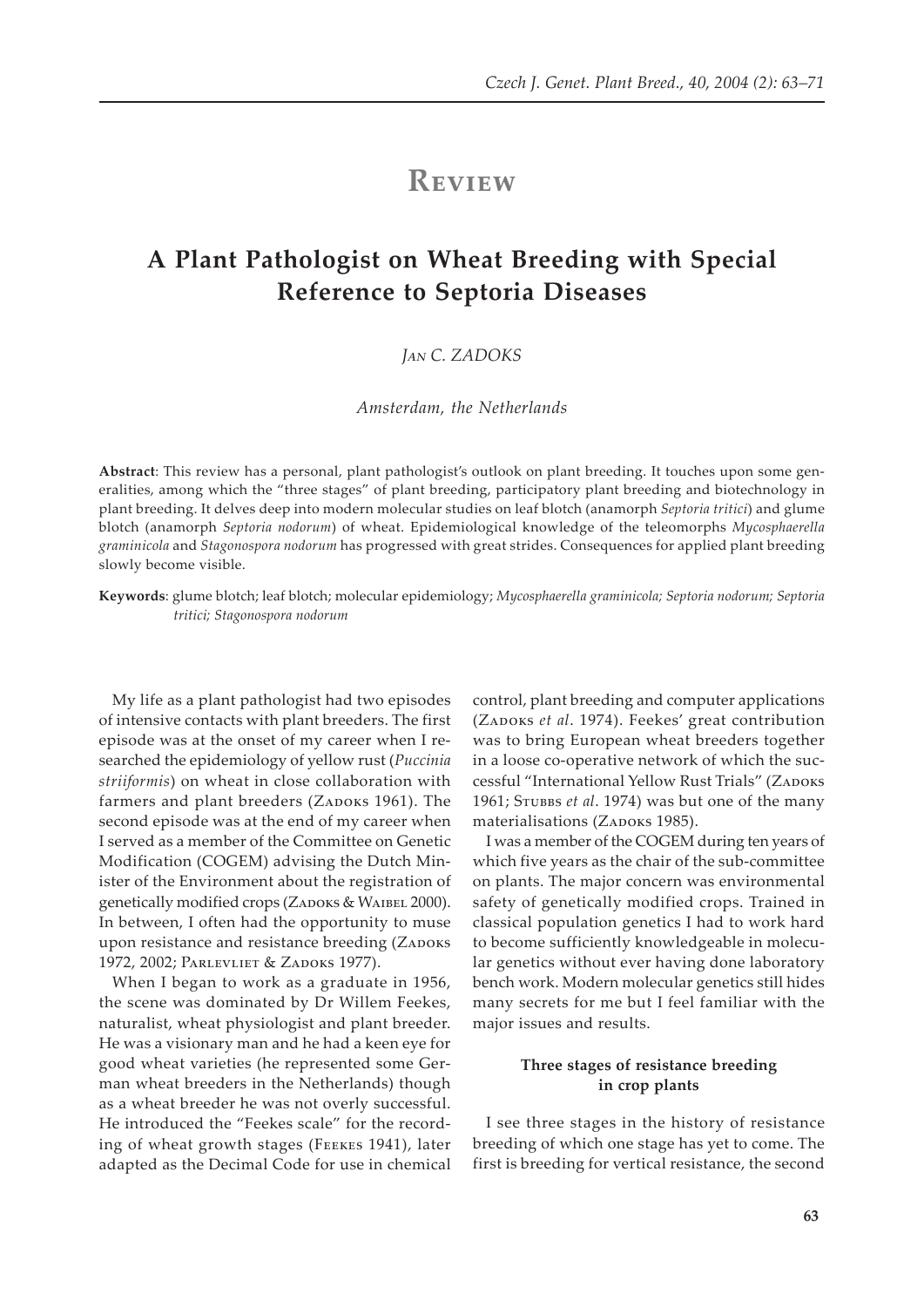is breeding for horizontal resistance, the third is breeding to promote symbionts and natural enemies of pests and diseases (ZADOKS 2002). I will briefly discuss these stages.

*Stage 1*. The story of breeding for *R*-genes, usually conferring complete resistance by means of single dominant genes, is well known. The failure to breed potatoes for resistance to potato late blight (*Phytophthora infestans*) by using single *R*-genes from *Solanum demissum* is a good example of solid breeding work annihilated by the mutability of the pathogen. However, success stories exist too (EENINK 1976). Present day control of wheat black (stem) rust (*Puccinia graminis*) in the USA is due, at least in part, to the stacking of *R*-genes. Today, *R*-gene resistance is still easy to use and at least temporarily effective.

*Stage 2*. The disappointment with *R*-gene or "vertical" resistance led to a search for alternatives. These were found in new concepts such as "incomplete" (ZADOKS 1972), "partial" (PARLEVLIET 1979) or "horizontal" (VANDERPLANK 1963; ROBINSON 1976) resistance. The usual hypothesis is that several genes, each with small effects, together provide a broad-spectrum resistance which may be incomplete but operates more or less equally against all known races of a pathogen. Theory is advanced, as became apparent at two international conferences on durable resistance (JACOBS & PARLEVLIET 1993; Govers et al. 2002), but practice lags behind because of technical problems in plant breeding.

*Stage 3*. When attacked by insects or mites, "plants cry for help" (D���� *et al*. 1981, 2004; D���� 1996), secreting pheromones with attract predators or parasitoids. As variations in pheromone production exist among plant varieties, pheromone production is a selectable character. Similarly, variation in mycorrhizal density exists, another interesting selectable character (e.g. BERTHEAU et al. 1980). I surmise, without any experimental evidence, that in the case of fungal plant diseases the relative favourableness of the phyllosphere for antagonistic organisms is a variable and hence selectable character. What about selecting wheat lines that favour rhizosphere-inhabiting *Pseudomonas* bacteria which induce resistance (VAN LOON et al. 1998)? I have not yet seen any published examples of stage 3 resistance breeding.

The actual situation with wheat is between stages 1 and 2. Minor genes for resistance seem to be common, but since major genes for resistance are epistatic over minor genes, we usually do not know

how many minor genes are present in a variety and to what effect. There is evidence that "broken" *R*-genes, that is *R*-genes matched by new virulence genes (to use old-fashioned parlance), may have a "residual" effect (ZADOKS 1961) not unlike to the effect of a minor gene. The "gene-for-gene" hypothesis of major genes was extended to minor genes (PARLEVLIET & ZADOKS 1977) and evidence was provided by PARLEVLIET (1979).

#### **Today's challenge, septoriosis**

Septoriosis in wheat is caused by either one of two different fungi, *Stagonospora nodorum* (anamorph *Septoria nodorum*) which causes glume blotch, and *Leptosphaeria graminicola* (anamorph *Septoria tritici*) causing leaf blotch (CUNFER & UENG 1999; LUCAS et *al*. 1999). The typical *nodorum* symptom, shrivelling of the nodes followed by stem breaking, was and is relatively rare. Both fungi cause leaf flecks and eventually leaf decay and both may affect the heads, but only *nodorum* causes severe damage to the heads. Septoriosis as a collective concept is today's challenge for wheat breeders.

A hundred years' history of septoriosis (ZADOKS 2003) shows that it becomes serious about every 25 years, once per human generation. Severe epidemics (possibly of *tritici*) occurred somewhere in Europe just before 1900, whereas heavy *nodorum* epidemics were experienced around 1930 and again after 1950. *Tritici* went to the nearly worldwide attack around 1970 and it is still a fearsome fungus. Whereas Shipton's review (Sнитом et al. 1971) ignored the epidemiological function of the teleomorphs, the European Handbook of Plant Diseases (SMITH et al. 1988) stated for both fungi that new infections are caused by ascospores. This statement is, however, too simple (McDoNALD & LINDE 2002).

Nowadays, both fungi can survive the off-season as teleomorphs and can infect new crops by ascospores, but mating, recombination and formation of ascospores with new genetic properties can also occur during the wheat growing season. Short and medium distance dispersal occurs by ascospores. Long distance dispersal occurs by ascospores and by anamorphs on seed, primarily with *nodorum* but probably also with *tritici*. This statement is supported by the high genetic uniformity of fungus populations over large distances, even worldwide, relative to the within-field genetic uniformity. In *nodorum*, early fall infestation often consists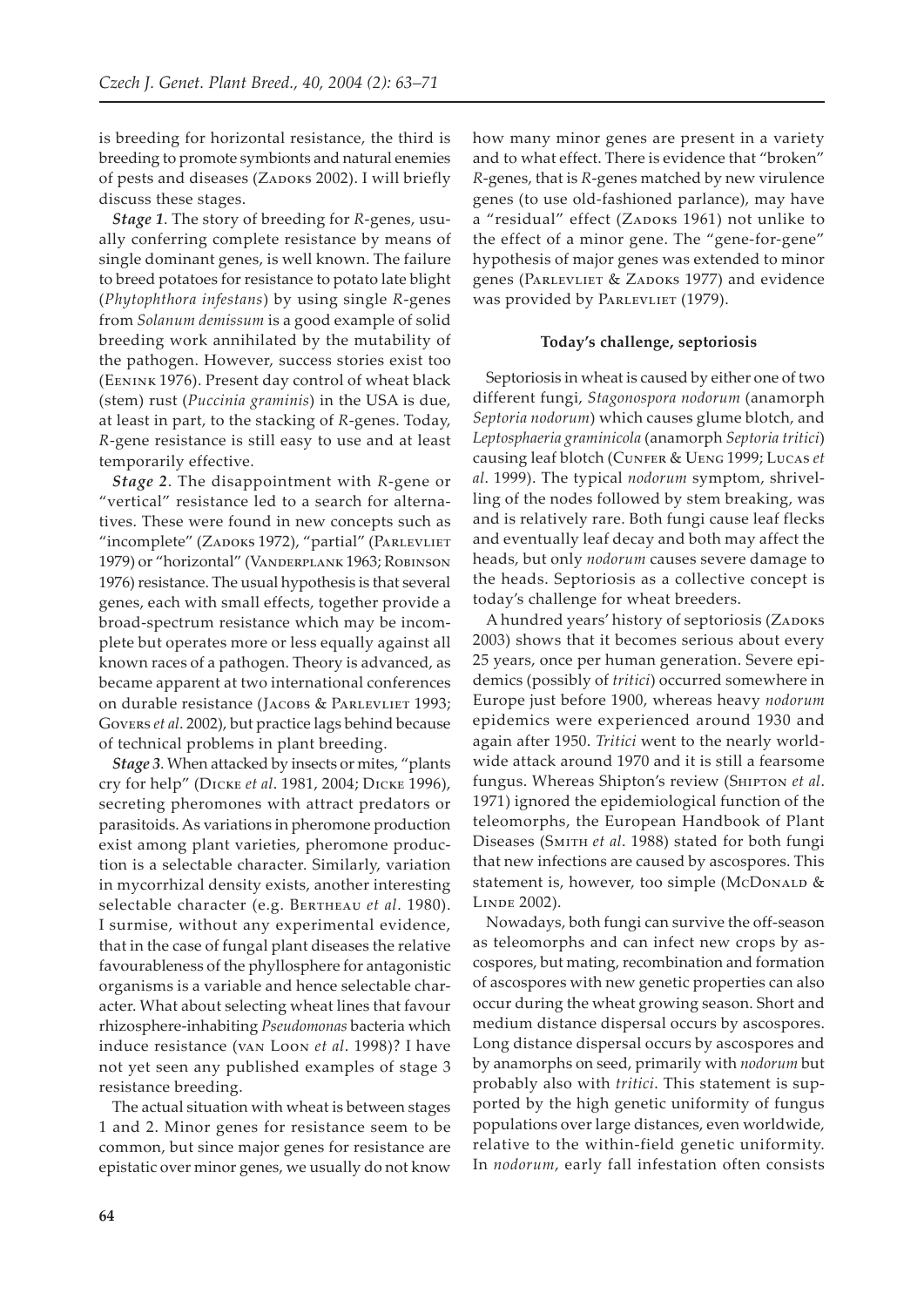of small clonal foci suggesting the effectiveness of seed transfer and short-distance conidiospore dispersal (Sнан et al. 2001).

Several factors conspired to promote septoriosis since 1970 (i.a. SHAW & ROYLE 1993), apart from favourable weather (PIETRAVALLE et al. 2003). Of course, *nodorum* feels at home in the moist shaded mountain valleys of the Alpine region. *Nodorum* feels fine on late sown crops and even more so on spring sown crops. A *tritici* infection can be heavy and uniform on early fall-sown crops as I could see myself in Dutch wheat fields measuring 60 hectares. In the course of time the dosage of nitrogen fertilisers increased gradually, which was appreciated by both fungi. Very high dosages, however, seem to favour *tritici* above nodorum (ZA-����, unpublished). Similarly, tillage operations in the course of time became more sloppy, with less attention to field hygiene. Chemical weed control provides survival opportunities to the fungi on dead plant material. More standing wheat straw survived the summer with its suite of *tritici* and *nodorum* inoculum. Reduced tillage left more infective straw on the ground. Undersowing wheat with green manure crops strongly promoted the summer survival of and fall infections by the two anamorphs ("green bridge effect" - ZADOKS 1984). Nonetheless, these historical trends do not suffice to explain the worldwide septorioses of the recent decades.

The unthinkable has to be thought, wheat breeding as a decisive factor. Indeed, wheat breeding has an immense effect on wheat disease epidemiology. Think of Egypt, plagued by black stem rust (*Puccinia graminis*). When this problem was eliminated by aggressive wheat breeding in American style, brown leaf rust (*P. recondita*) became severe. Having eliminated that problem the table was set for yellow stripe rust (*P. striiformis* – M������ 1963). The high pressure on wheat breeders may have led to sharply targeted haste work neglecting other potential threats. The USDA (1953) stated explicitly that the intensive resistance breeding against wheat rusts had led to the incorporation of susceptibility to septoriosis. Brown *et al*. (2003) took the matter one step further by suggesting that the use of one single variety (Heines Peko was mentioned in an oral presentation) as a resistance donor against yellow rust was at the root of all *tritici* problems in the United Kingdom. Indeed, I believe that the plant breeders are a major cause of the secular changes in wheat disease epidemiology with its periodic outbursts of septoriosis, roughly once per human generation. The trend toward dense crops with short stature is good for the septorias (*i.a.* DANON et al. 1982; SIMÓN 2003).

#### **Molecular septoria epidemiology**

Host and pathogen populations respond to mutual selection pressure. Pathogen genetics is very advanced in comparison with host genetics of septoria resistance (К*EMA et al.* 2003). I will discuss some aspects of pathogen genetics leaving aside the topic of host genetics. To this purpose I distinguish genes under selection pressure, such as genes for virulence, from selection-neutral genes, as identified by e.g. RFLP.

### **Fungal genes under selection pressure**

The existence of differential interaction and physiologic specialisation in the septorias was denied until 1970 (Sнитом et al. 1971). EvAL et al. (1985) presented good evidence for the existence of a major divide in the world's *tritici* population, separating a bread wheat from a durum wheat population. К*EMA et al.* (1996a) showed differential interactions within each of these two populations and he gave the populations varietal rank. The disease parameters necrosis (N) and pycnidia (P) were under different genetic controls. A typical gene-for-gene system was identified (КEMA et al. 1996b, 2000; BRADING et al. 2002), for the time being with one resistance gene only.

AHMED et al. (1996) demonstrated within-season adaptation of local *tritici* populations to their respective hosts, indicating selection for aggressiveness as well as cultivar specific but supposedly non-monogenic virulence. The variety Gene, selected for its high vertical resistance, rapidly became so diseased that its cultivation was discontinued (CowGER et *al*. 2000). Obviously, wheat breeders must avoid that risk by leaving single vertical resistance genes unused. Typical physiological races are now found in *tritici* (M�C������ *et al*. 2002).

The response of the wheat hosts to the selection pressure exerted by the adaptive pathogen usually is a gradual loss of productivity. The phenomenon was demonstrated clearly, but without specifying diseases, in the 1970s (DE JONG 1981). The potato researcher Niederhauser introduced the term "erosion of resistance" (McDonald & LINDE 2002). MUNDT *et al.* (2002) stated explicitly that "erosion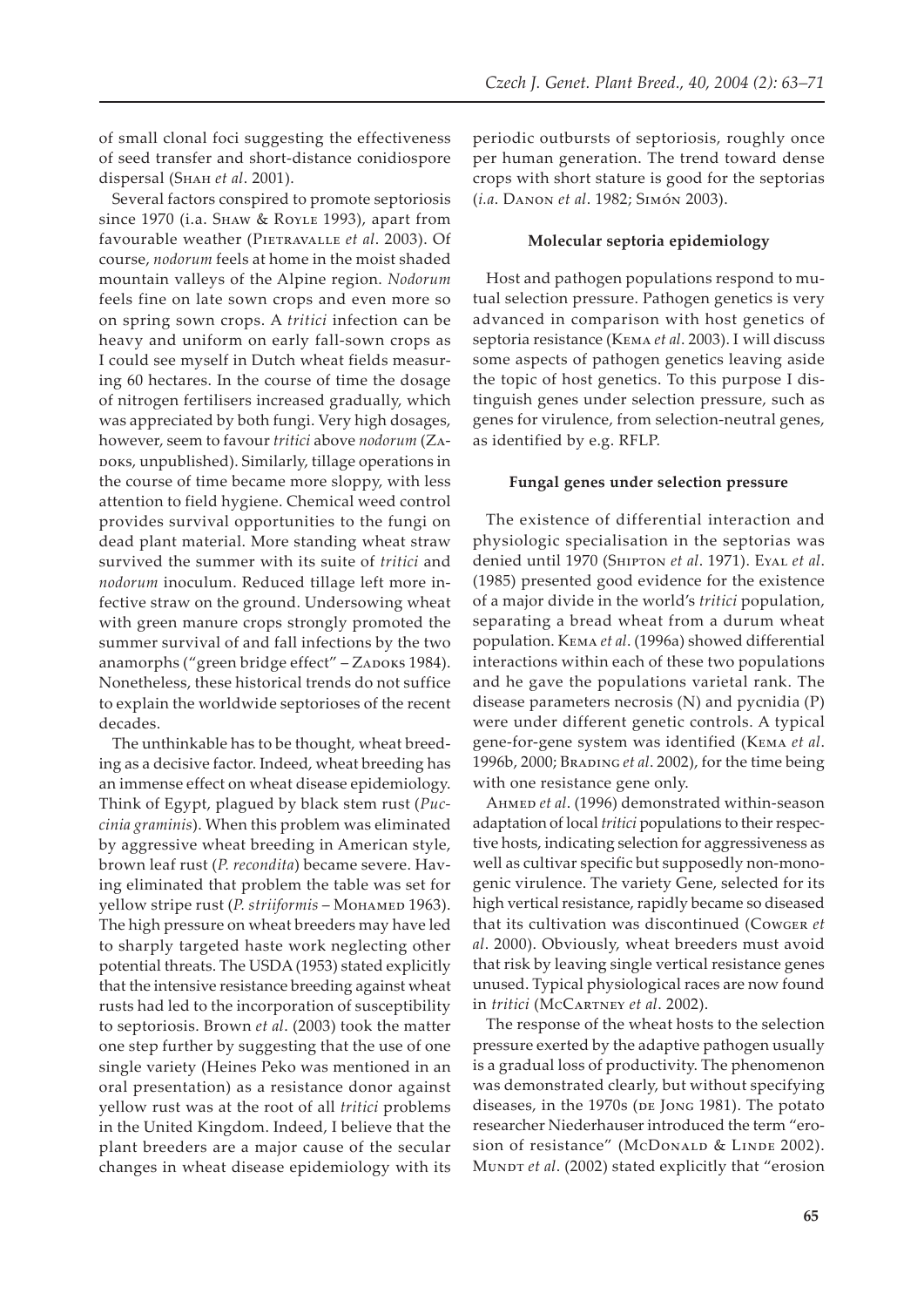of resistance against leaf blotch" in wheat did occur. Presumably, such erosion of glume blotch resistance may occur too but I have seen no clear evidence yet.

#### **Selection neutral fungal genes**

*Leaf blotch*. *Mycosphaerella graminicola* is rapidly becoming the *Drosophila* of the fungi, or at least the *Arabidopsis* of the *Sphaeriales*, that large fungal order with so many plant pathogens of economic importance. Among the great achievements are (1) the genetic map with location of mating type and avirulence loci, (2) the molecular population genetics, and (3) the study of ABC transporters.

K��� *et al*. (1996c) applied a RAPD-based tetrad analysis to eight isolates supposedly from one ascus. Three classes of polymorphic patterns were distinguished. The isolates were grouped into three pairs with one related isolate and one deviant isolate which was discarded. Pairwise crosses were made *in planta*. Segregation for growth type on agar pointed to a bipolar heterothallic mating system. In the field the teleomorphic cycle could be completed within five weeks. Ascospore discharges were registered in spring and summer. Hence, polycyclic teleomorphic epidemics are possible so that the picture of a strict separation between the establishment of an epidemic by ascospores and the clonal build-up of the epidemic by pycnidiospores needs revision. Plant breeders should remember that continuity in pathogenicity may not exist and that next year's fungal population need not resemble this year's population. The postulate of quantitative resistance of wheat against leaf blotch is ready for revision. The apparent quantitativeness of resistance may in fact result from a large number of small differential interactions (Кемл et al. 1996b). Is the conceptual framework of PARLEVLIET and ZADOKS (1977) still appropriate or do we need a new one?

The creation of a genetic map of *tritici* (Кемл *et al*. 2002) with 282 markers in 23 linkage groups including the mating type locus *MAT* on linkage group 16 and the first avirulence locus *AVR1* on linkage group 22 is an outstanding achievement. It opens the road to the study of evolutionary trends in the family of the *Mycosphaerellaceae* and possibly in the order of the *Sphaeriales*.

Frequency of mating, resulting in teleomorphs, increases with the intensity of the epidemic, the intensity being furthered by host susceptibility

and wet weather (Cowger *et al.* 2002b). We may readily assume that the more mating occurs, the more recombination will take place with development of new aggressive (Cowger & MUNDT 2002a) and/or fungicide-resistant strains. The species *Mycosphaerella graminicola* is in a stage of rapid evolution.

Molecular analyses of leaf blotch at different scales of distance have shown remarkable results (McDONALD & MARTINEZ 1990). At the smallest scale, the mm scale (that of the single pycnidium), different isolates are identical as it should be expected. At the cm scale (that of the lesion) coinfection by up to six haplotypes was found (LINDE *et al.* 2002). At the 1 m scale (the scale of the "spot" or "focus") haplotype diversity was rather low, suggesting that clonal multiplication from founder haplotypes occurred. At the 10 m scale (the field scale) haplotype diversity became high, practically as high as the regional diversity at the km scale. The region may be quite large stretching over 750 km in the USA (B����� *et al*. 1993). At the intercontinental scale genetic identity between populations is high (ZнAN et al. 2002) though gene flow and genetic drift may not yet have reached an equilibrium (LINDE et al. 2002).

The leaf blotch populations of the Mediterranean region seemed to be fairly uniform, irrespective of the difference between *durum* and *aestivum* subpopulations. Note that we still talk about nuclear haplotype diversity characterised by alleles of anonymous, supposedly selection-free genes. However, the pace of evolution differs between nuclear and mitochondrial DNA. Mitochondrial DNA is not necessarily evolutionary neutral. At the level of mtDNA specialisation occurred in the Mediterranean basin for *durum* versus *aestivum* populations (ZнаN et al. 2004). Specialisation in a "selective sweep" was followed by conservation as suggested by the remarkably low mtDNA diversity within both the *durum* and *aestivum* populations.

*Glume blotch*. Surprisingly, the genetic situations of glume blotch and leaf blotch do not differ so much in view of their wide-spread random mating systems. A genetically diverse founder population leads to high in-field diversity distributed on a fine scale (McDONALD & MARTINEZ 1990; McDONALD *et al*. 1994). In-field haplotype diversity may increase during the season by two other processes, immigration and hybridisation. Immigration occurs by wind-borne ascospores and splash- or wind-borne pycnidiospores. Hybridisation occurs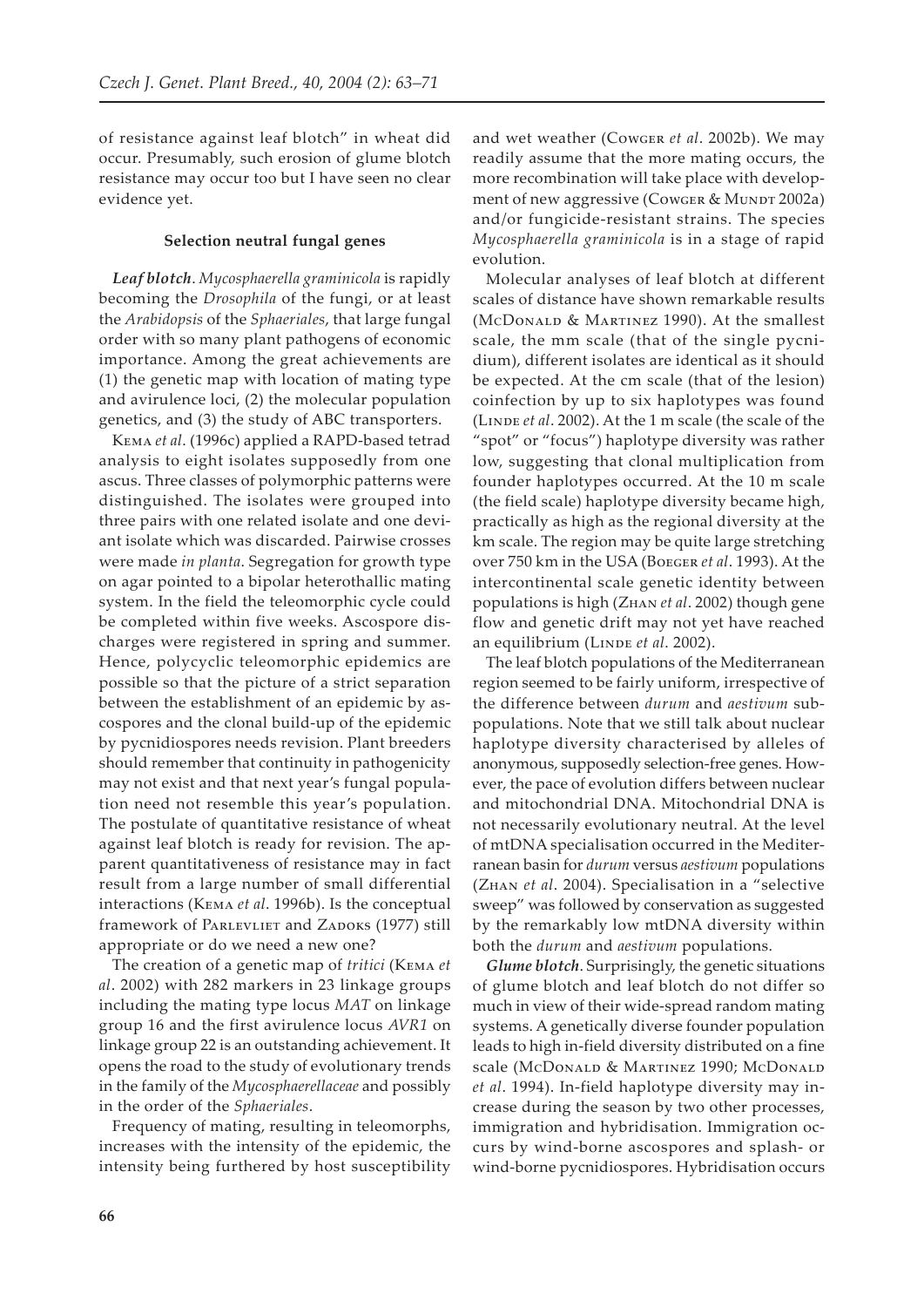when the disease intensity reaches the level that different mating types meet *in planta*. The diversity generating processes in the glume and leaf blotch fungi may differ in timing and intensity and vary according to location and historical period. Genetic uniformity of early glume blotch foci suggested clonal descent from single anamorphic seed infections (Sнан et al. 2001) whereas the high diversity and relative uniformity of the total Swiss *nodorum* population (KELLER et al. 1997a, b) pointed to an ascospore-mediated gene flow over hundreds of kilometres. Gametic equilibrium indicated random mating at least within populations.

#### **Has classical plant breeding an answer?**

In my early days I listened to endless talks about breeding strategy, talks without issue. One strategy is to build up a gene pool, plant it in the breeding block, and make crossings. Over the years, such material will have been exposed to so many influences that there is great safety in the material. Vertical genes may have been eliminated gradually and horizontal resistance may accumulate. This idealistic picture will be disturbed by the necessities of the day, e.g. short stature or yellow rust resistance, which require the introduction of new and unknown material with equally new and unknown effects, effects often with long delays as e.g. *septoria* sensitivity. In worn-out terminology, new germ plasm may pervade the carefully constructed gene pool with pernicious results.

Breeding for horizontal resistance has no standard recipe yet, see Euphytica (2002), Vol. **124**, No. 2, entirely devoted to the subject of Durable Resistance. Elimination of vertical resistance, so that the hypostatic horizontal resistance becomes visible, is recommended but the required virulence genes of the pathogens (plural!) are not usually available. Artificial infection of selection material in greenhouse and field partly compensates the deficiency, but unfortunately such artificial infection is inevitably done with old pathogen genotypes even if the stock of pathogen genotypes is replenished every year. The results do not predict any future eventualities caused by new genotypes which in both our septorias are generated constantly by recombination.

The usual safeguard of the breeder is multilocational testing, including testing in "hotspots" in the breeder's target area (e.g. Czekia, Europe) and beyond. How many years should be spent on

multilocational testing? And how many breeding lines should be tested everywhere? The more the better, but the numbers of locations, years and breeding lines add to the breeder's expenses to which there is a limit. The decision of the "6<sup>th</sup> International Symposium on *Septoria*/*Stagonospora* Diseases of Cereals", Tunisia 2003, to try and organise international trials for septoria resistance with the help of CIMMYT (Mexico), in the same vein as the long abolished "International Yellow Rust Trials", is a step forward to multilocational and multiyear testing.

Chemical control of the two septorias is feasible and common, though resistance against specific fungicides may appear (DE WAARD 1997). Within-season population monitoring of the septoria populations could help to decide which fungicides to avoid. Population monitoring could also help to decide on the composition of the population to be used for artificial inoculation. Plant breeders once showed the tendency to rely on pesticides and to give up resistance breeding against chemically controllable diseases. Today plant breeders must respond to the public pressure to avoid pesticides. They are expected to create varieties with sufficiently high resistance to grow them without pesticides, at least in a "normal" season.

The question remains to answer whether artificial inoculation of test nurseries should be done with one potent mixture of fungus genotypes or with a limited number of carefully selected fungal genotypes. It is my feeling that the former approach may provide unreliable information because selected genotypes may be lost by intergenotype competition whereas new genotypes may appear by within-season hybridisation. The latter approach provides some protection against these undesirable effects and creates far more information including some information on specificities of pathogen virulence and host resistance, but the costs multiply with the number of pathogen genotypes tested.

#### **Genetic modification and other alternatives**

Genetic modification of wheat is perfectly feasible and not expensive (PELLEGRINESCHI et al. 2000). Ignoring for the moment the aversion to genetic modification of the European public, we may ask what modifications are interesting to enhance resistance of wheat to the septorias. In my view genes for resistance taken from other cereals or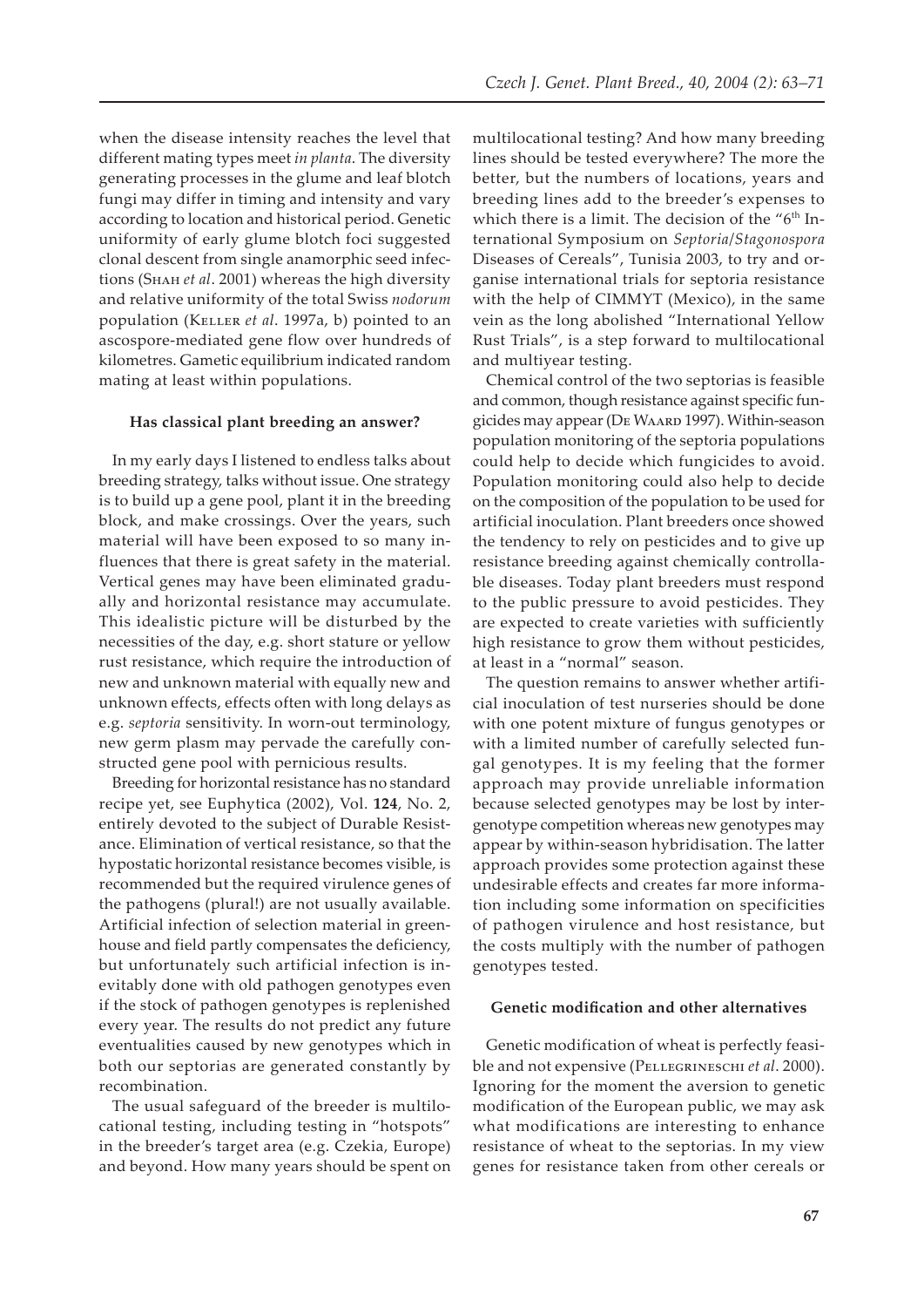grasses should not be used as they will probably act as single vertical genes. In this context we remember the dramatic effects of the interspecific crosses between rye and wheat. The transfer of a minor piece of rye chromosome to wheat yielded a resistance to the brown and yellow rusts "which should last forever". In the course of time the resistance was overcome by either pathogen and in retrospect these resistances acted as simple vertical R-genes (ZADOKS & BOUWMAN 1985). By the way, transfer of resistance genes against tritici from durum to aestivum wheat, advocated by some, will probably lead to a disillusion because the nuclear genotypes of the *tritici* populations on T. durum and T. aestivum are very similar.

More interesting are genetic modifications which enhance the host's defences by stimulating e.g. pathogenesis related (PR) proteins (JONGEDIJK et al. 1995; van Loon 1997). In doing so we choose the road of horizontal resistance, to use this outdated term once more. Early selection by means of genetic and proteomic chips seems feasible. Whether such a selection leads to the desired result remains to be seen.

A simpler biotechnical approach avoiding genetic modification is the search for QTLs for partial resistance to septoria. The process is costly and the testing has to be repeated in at least two successive years because of interactions of putative QTLs with the environment. Whether these QTLs will really protect the wheat against septoria remains to be demonstrated.

Alternative possibilities are cultivar mixtures and participatory plant breeding. Cultivar mixtures have proven effectiveness in reducing septorias (JEGER et al. 1981; BELHAJ FRAJ et al. 2003). Participatory plant breeding with adaptation of breeding lines to the requirements of local farmers is a new trend in developing countries (CLEVELAND & So-LERI 2002), which might be interesting for special problem areas in Europe. Both approaches may conflict with the existing EU regulations on variety registration and uniformity and they may be rejected by wheat merchants and wheat processors who prefer large and uniform lots of wheat.

### Postscript

These are the musings of a long-retired plant pathologist who often worked in close contact with plant breeders. Due to lack of knowledge and modesty these reflections have an autobiographic

stint. Thanks are due to Drs Hanisova, Horcicka and Sip for inviting me to write this paper. Such writing would have been impossible without the generous invitation by the organising committee of the "6<sup>th</sup> International Symposium on Septoria / Stagonospora Diseases of Cereals" to present the keynote lecture in Tunis (Tunisia, December, 2003) from which parts have been used in the present paper.

#### References

- AHMED H.U., MUNDT C.C., HOFFER M.E., COAKLEY S.M. (1996): Selective influence of wheat cultivars on pathogenicity of Mycosphaerella graminicola (anamorph Septoria tritici). Phytopathology, 86: 454-458.
- BELHAJ FRAJ M., MEYNARD J.M., MONOD H., MILLE B., DE VALLAVIEILLE-POPE C. (2003): Reduction of septoria tritici blotch severity and stability of grain yield and quality of wheat cultivar mixtures in on-farm trials. In: KEMA G.H.J., VAN GINKEL M., HARRABI M. (eds): Global insights into the Septoria and Stagonospora diseases of cereals. Proc. 6<sup>th</sup> Int. Symp. Septoria/ Stagonospora Diseases of Cereals. Dec. 8-12, 2003, Tunis, Tunisia: 45-47.
- BERTHEAU Y., GIANINAZZI-PEARSON V., GIANINAZZI S. (1980): Développement et expression de l'association endomycorrhizienne chez le blé. I-Mise en évidence d'un effet variétal. Ann. Amel. Pl., 30: 67-78.
- BOEGER J.M., CHEN R.S., McDONALD B.A. (1993): Gene flow between geographic populations of Mycosphaerella graminicola (anamorph Septoria tritici) detected with restriction fragment length polymorphism markers. Phytopathology, 83: 1148-1154.
- BRADING P.A., VERSTAPPEN E.C.P., KEMA G.H.J., BROWN J.K.M. (2002): A gene-for-gene relationship between wheat and Mycosphaerella graminicola, the Septoria tritici blotch pathogen. Phytopathology, 92: 439-445.
- BROWN J.K.M., ARRAIANO L., CHARTRAIN L.S., MAKEPEACE J.C., BRADING P.A., MÉRENDET V. (2003): Identifying and evaluating specific resistance genes for use in controlling Septoria tritici blotch. In: KEMA G.H.J., VAN GINKEL M., HARRABI M. (eds): Global insights into the Septoria and Stagonospora diseases of cereals. Proc. 6th Int. Symp. Septoria/ Stagonospora Diseases of Cereals. Dec. 8-12, 2003, Tunis, Tunisia: 111-112.
- CLEVELAND D.A., SOLERI D. (eds) (2002): Farmers, Scientists and Plant Breeding. Integrating Knowledge and Practice. CABI, Wallingford.
- COWGER C., MUNDT C.C. (2002a): Aggressiveness of Mycosphaerella graminicola iolates from susceptible and partially resistant wheat cultivars. Phytopathology, 92: 624-630.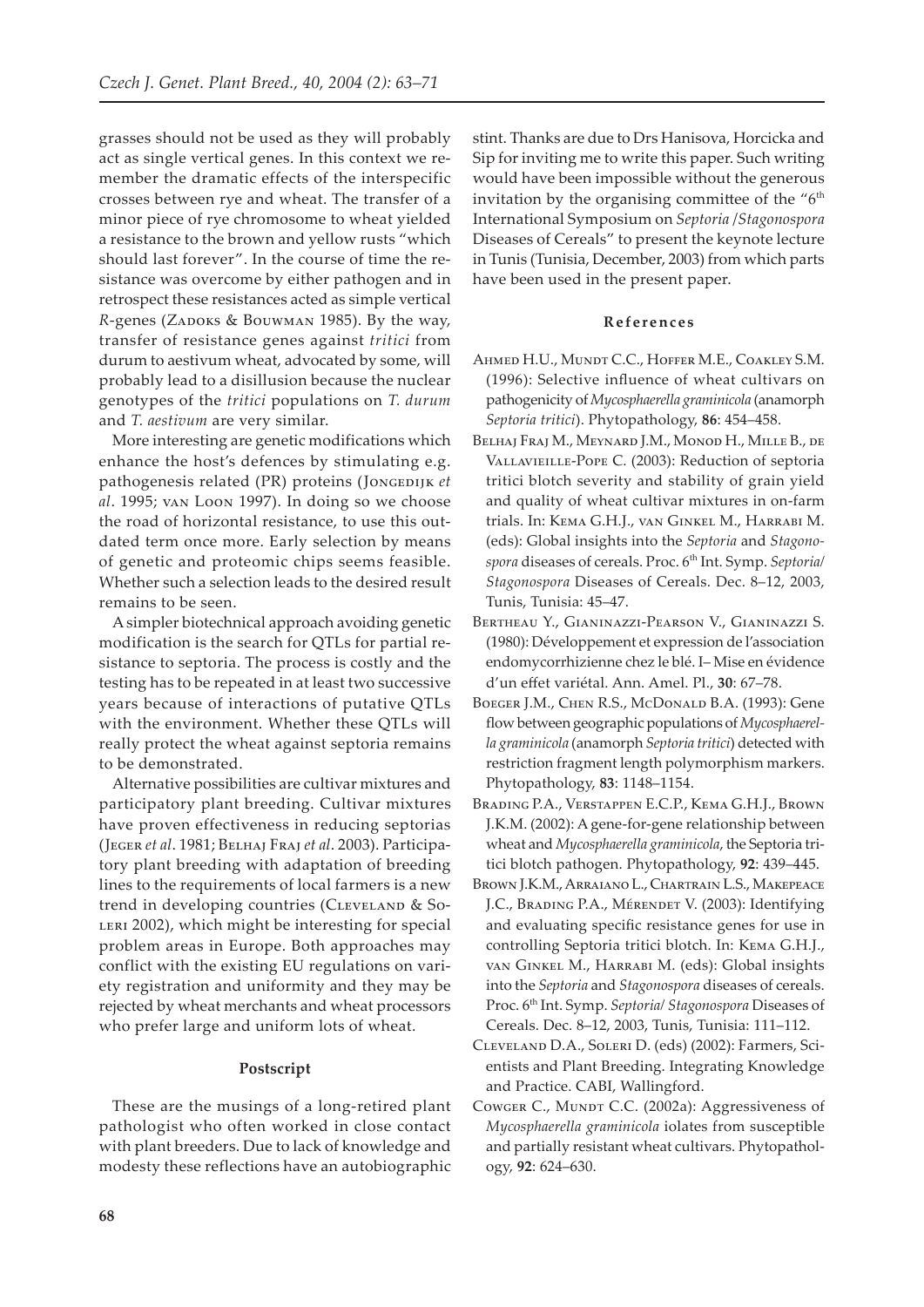- COWGER C., McDONALD B.A., MUNDT C.C. (2002b): Frequency of sexual reproduction by Mycosphaerella graminicola on partially resistant wheat cultivars. Phytopathology, 92: 1175-1181.
- COWGER C., HOFFER M.E., MUNDT C.C. (2000): Specific adaptation by Mycosphaerella graminicola to a resistant wheat cultivar. Plant Pathol., 49: 445-451.
- CUNFER B.M., UENG P.P. (1999): Taxonomy and identification of Septoria and Stagonospora species on small grains. Annu. Rev. Phytopath., 37: 267-284.
- DANON T., SACKS J.M., EYAL Z. (1982). The relationships among plant stature, maturity class, and susceptibility to Septoria leaf blotch of wheat. Phytopathology, 72: 1037-1042.
- DE JONG G.J. (1981): Het beleid ten aanzien van de rassenkeuze bij wintertarwe op het grootlandbouwbedrijf van de Rijksdienst voor de IJsselmeerpolders. In: 50 Jaar onderzoek door de Rijksdienst voor de IJsselmeerpolders. Rijksdienst voor de IJsselmeerpolders: 247-253.
- DE WAARD M. (1997): Significance of ABC transporters in fungicide sensitivity and resistance. Pestic. Sci.,  $51:271 - 275.$
- DICKE M., SABELIS M.W., TAKABAYASHI J., BRUIN J., POST-HUMUS M.A. (1981): Plant strategies of manipulating predator-prey interactions through allelochemicals: Prospects for application in pest control. J. Chem. Ecol., 16: 3091-3118.
- DICKE M. (1996): Plant Characteristics influence Biological Control and Host-plant Resistance Breeding. A Scientific and Literature Review. CTA, Wageningen.
- DICKE M., BOUWMEESTER H.J., GOLS, R., VERSTAPPEN F.W., DE BOER, J.G., KRIPS O. E., KAPPERS I.P., LUCKERHOFF L.L.P. (2004): De geur van gewasbescherming: mogelijkheden voor integratie van veredeling en biologische bestrijding. Gewasbescherming, 34: 22–26. (In Dutch: The odor of crop protection: possibilities to integrate plant breeding and biological control.)
- EENINK A.H. (1976): Genetics of host-parasite relationships and uniform and differential resistance. Neth. J. Plant Path., 82: 133-145.
- EYAL Z., SHAREN A.L., HUFFMAN M.D., PRESCOTT J.M. (1985): Global insights into virulence frequencies of Mycosphaerella graminicola. Phytopathology, 75: 1456-1462.
- FEEKES W. (1941): De tarwe en haar milieu. Verslagen Technische Tarwe Commissie, 12: 523-888. (In Dutch: Wheat and its environment.)
- GOVERS F., NIKS R.E., VAN DER BEEK H. (eds) (2002): Durable resistance. Euphytica, 124: 147-264.
- JACOBS TH., PARLEVLIET J.E. (eds) (1993): Durability of Disease Resistance. Kluwer, Dordrecht.
- JEGER M., JONES D.G., GRIFFITHS E. (1981): Disease progress of non-specialized fungal pathogens in intraspecific mixed stands of cereal cultivars. II. Field experiments. Ann. Appl. Biol., 98: 199-210.
- JONGEDIJK E., TIGELAAR H., VAN ROEKEL J.S.C., BRES-VLOE-MANS S., DEKKER I., VAN DEN ELZEN P.J.M., CORNELIS-SEN B.J.C., MELCHERS L.S. (1995): Synergistic activity of chitinases and  $\beta$ -1,3-glucanases enhances fungal resistance in transgenic tomato plants. Euphytica, 85: 173-180.
- KELLER S.M., MCDERMOTT J.M., PETTWAY R.E., WOLFE M.S., McDonaLD B.A. (1997a): Gene flow and sexual reproduction in the wheat glume blotch pathogen Phaeosphaeria nodorum (anamorph Stagonospora nodorum). Phytopathology, 87: 353-358.
- KELLER S.M., WOLFE M.S., MCDERMOTT J.M., MCDO-NALD B.A. (1997b): High genetic similarity among populations of Phaeosphaeria nodorum across wheat cultivars and regions in Switzerland. Phytopathology, 87: 1134-1139.
- KEMA G.H.J., ANNONE J.G., SAYOUD R., VAN SILFHOUT C.H., VAN GINKEL M., DE BREE J. (1996a): Genetic variation for virulence and resistance in the wheat-Mycosphaerella graminicola pathosystem. I. Interactions between pathogen isolates and host cultivars. Phytopathology, 86: 200-212.
- KEMA G.H.J., SAYOUD R., ANNONE J.G., VAN SILFHOUT C.H. (1996b): Genetic variation for virulence and resistance in the wheat-Mycosphaerella graminicola pathosystem. II. Analysis of interactions between pathogen isolates and host cultivars. Phytopathology, 86: 213-220.
- KEMA G.H.J., VERSTAPPEN E.C.P., TODOROVA M., WAAL-WIJK C. (1996c): Successful crosses and molecular tetrad and progeny analyses demonstrate heterothallism in Mycosphaerella graminicola. Curr. Genet.,  $30:251 - 258.$
- KEMA G.H.J., VERSTAPPEN E.C.P., WAALWIJK G. (2000): Avirulence in the wheat Septoria tritici leaf blotch fungus is controlled by a single locus. Mol. Plant Microbe In., 13: 1375-1579.
- KEMA G.H.J., GOODWIN S.B., HAMZA S., VERSTAPPEN E.C.P., CAVALETTO J.R., VAN DER LEE T.A.J., DE WEERDT, M., BONANTS P.J.M., WAALWIJK C. (2002): A combined amplified fragment length polymorphism and randomly amplified polymorphism DNA genetic linkage map of Mycosphaerella graminicola, the Septoria tritici leaf blotch pathogen of wheat. Genetics, 161: 1497-1505.
- KEMA G.H.J., VAN GINKEL M., HARRABI M. (eds) (2003): Global insights into the Septoria and Stagonospora diseases of cereals. In: Proc. 6<sup>th</sup> Int. Symp. Septorial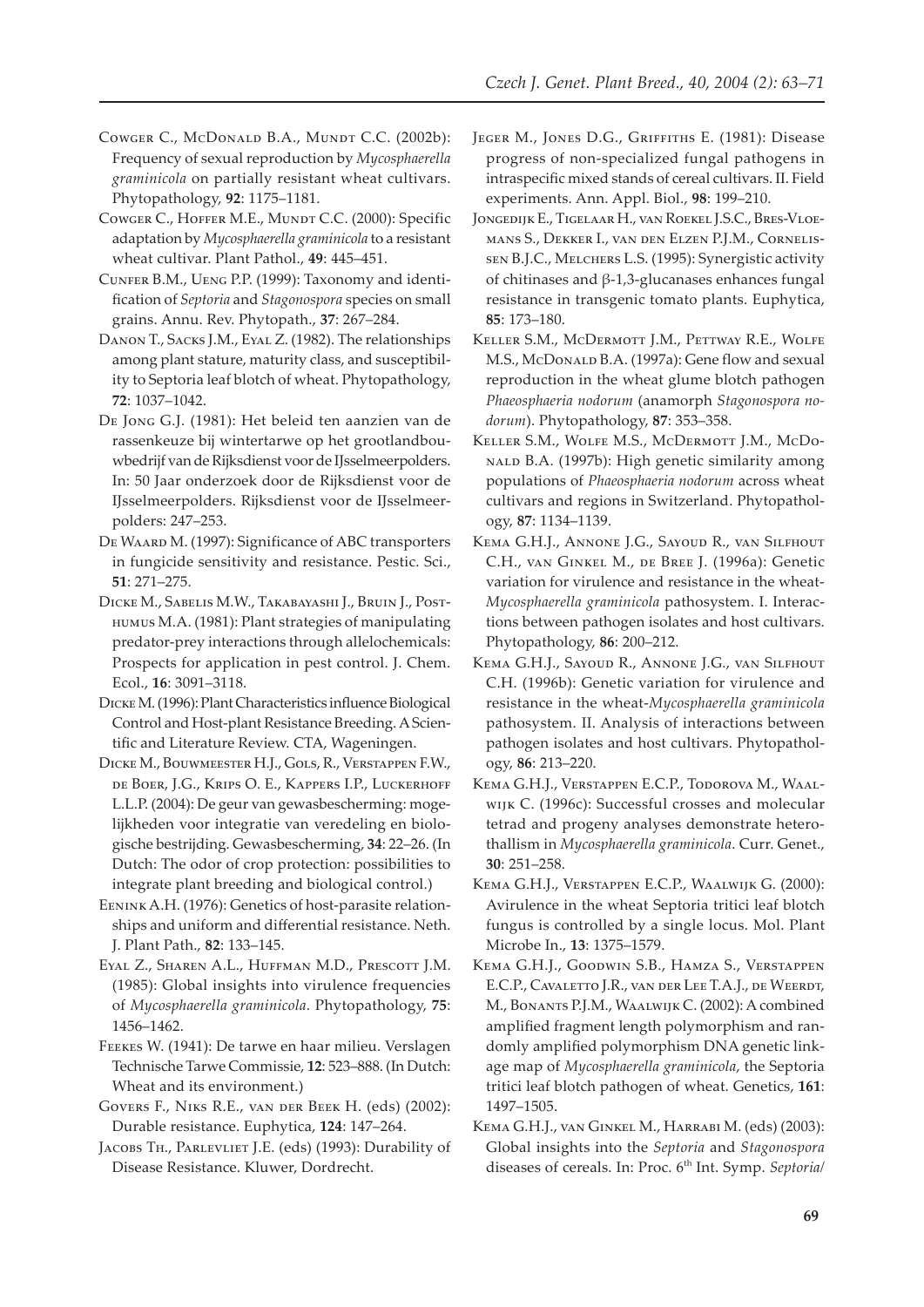Stagonospora Diseases of Cereals. Dec. 8-12, 2003, Tunis, Tunisia.

- LINDE C.C., ZHAN J., McDONALD B.A. (2002): Population structure of Mycosphaerella graminicola: from lesions to continents. Phytopahology, 92: 946-955.
- LUCAS J.A., BOWYER P., ANDERSON H.M. (1999). Septoria on Cereals: A Study of Pathosystems. CABI, Wallingford.
- MCCARTNEY C.A., BRÛLÉ-BABEL A.L., LAMARI L. (2002): Inheritance of race-specific resistance to Mycosphaerella graminicola in wheat. Phytopathology, 92: 138-144.
- McDonald B.A., LINDE C. (2002): Pathogen population genetics, evolutionary potential, and durable resistance. Annu. Rev. Phytopathol., 40: 349-379.
- McDONALD B.A., MARTINEZ J.P. (1990): DNA restriction fragment length polymorphisms among Mycosphaerella graminicola (anamorph Septoria tritici) isolates collected from a single wheat field. Phytopathology, 80: 1368-1373.
- MCDONALD B.A., MILES J., NELSON L.R., PETTWAY R.E. (1994). Genetic variability in nuclear DNA in field populations of Stagonospora nodorum. Phytopathology, 84: 250-255.
- Монамер Н.А. (1963): The status of wheat rusts in the U.A.R. (Egypt) in the period 1959-62. Robigo,  $11:13-14.$
- MUNDT C.C., COWGER C., GARRETT K.A. (2002): Relevance of integrated disease management to resistance durability. Euphytica, 124: 245-252.
- PARLEVLIET J.E. (1979): Components of resistance that reduce the rate of epidemic development. Annu. Rev. Phytopath., 17: 203-222.
- PARLEVLIET J.E. (2002): Durability of resistance against fungal, bacterial and viral pathogens; present situation. Euphytica, 124: 147-156.
- PARLEVLIET J.E., ZADOKS J.C. (1977): The integrated concept of disease resistance; a new view including horizontal and vertical resistance of plants. Euphytica,  $26:5-21.$
- PELLEGRINESCHI A., FENNELL S., MCLEAN S., BRITO R.M., VELÁZQUEZ L., SALGADO M., OLIVARES J.J., HERNÁN-DEZ R., HOISINGTON D. (2000): Routine transformation systems for use with CIMMYT wheat vrieties. In: Конгл М.М., Francis M. (eds): Application of biotechnologies to wheat breeding. Proc. Conf. La Estanzuela, Uruguay, Nov. 10-20, 1998, Montevideo CIMMYT: 111-120.
- PIETREVALLE S., SHAW M.W., PARKER S.R., VAN DEN BOSCH F. (2003): Modeling of relationships between weather and Septoria tritici epidemics in winter wheat: a critical approach. Phytopathology, 93: 1329-1339.
- ROBINSON, R.A. (1976): Plant Pathosystems. Springer, Berlin.
- SHAH D.A., BERGSTROM G.C., UENG P.P. (2001): Foci of Stagonospora nodorum blotch in winter wheat before canopy development. Phytopathology, 91: 642-647.
- SHAW M.W., ROYLE D.J. (1993): Factors determining the severity of epidemics of Mycosphaerella graminicola (Septoria tritici) on winter wheat in the UK. Plant Pathol., 42: 882-899.
- SHIPTON W.A., BOYD W.R.J., ROSIELLE A.A., SHEARER B.I. (1971): The common Septoria diseases of wheat. Bot. Rev., 37: 231-262.
- SIMÓN M.R. (2003): Genetic, environmental and cultural factors influencing the resistance to septoria tritici blotch (Mycosphaerella graminicola) in wheat. [Ph.D. Thesis.] Wageningen.
- SMITH I.M., DUNEZ J., PHILLIPS D.H., LELLIOTT R.A., ARCHER S.A. (1988): European Handbook of Plant Diseases. Blackwell, Oxford.
- STUBBS R.W., FUCHS E., VECHT H., BASSET E.J.W. (1974): The international survey of factors of virulence of Puccinia striiformis Westend. In 1969, 1970 and 1971. Wagenningen, Ned. Graan-Centrum, Technisch Bericht, 21: 1-88.
- USDA (1953): The Yearbook of Agriculture 1953. Plant Diseases. USDA, Washington DC.
- VANDERPLANK J.E. (1963): Plant Diseases: Epidemics and Control. Academic Press, New York.
- VAN LOON L.C. (1997): Induced resistance in plants and the role of pathogenesis-related proteins. Eur. J. Plant Pathol., 103: 753-765.
- VAN LOON L.C., BAKKER P.A.H.M., PIETERSE C.M.J. (1998): Systemic resistance induced by rhizosphere bacteria. Annu. Rev. Phytopathol., 36: 453-483.
- ZADOKS J.C. (1972): Modern concepts of disease resistance in cereals. In: LUPTON F.G.H. et al. (eds): The way ahead in plant breeding. Proc. 6<sup>th</sup> EUCARPIA Congr. Cambridge, 1971: 89-98
- ZADOKS J.C. (1961): Yellow rust on wheat, studies in epidemiology and physiologic specialization. Tijdschrift over Plantenziekten (Eur. J. Plant Pathol.),  $67:69 - 256.$
- ZADOKS J.C. (1984): Disease and pest shifts in modern wheat cltivation. In: GALLAGHER E.J. (ed.): Cereal Production. Butterworths, London: 237-244.
- ZADOKS J.C. (1985): Following the Feekes trail the 'Cereal Disease Atlas'. Neth. J. Agric. Sci., 33: 187-193.
- ZADOKS J.C. (2002): Epilogue. A summary with personal bias. Euphytica, 124: 259-264.
- ZADOKS J.C. (2003): Two wheat septorias; two emerging diseases from the past. In: KEMA G.H.J., VAN GINKEL